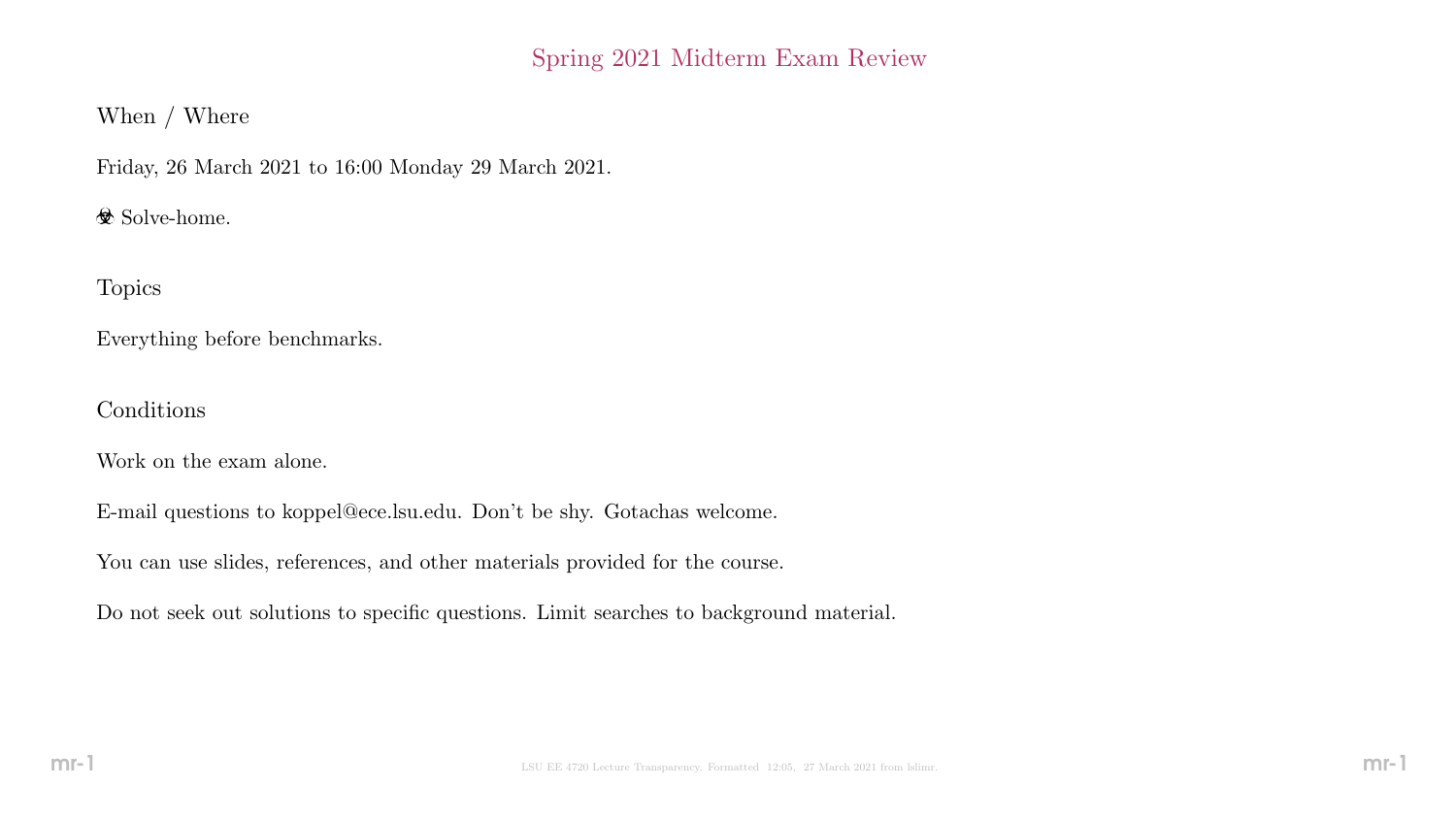### Format

Several problems, short-answer questions.

#### Resources

Solved tests and homework:. <https://www.ece.lsu.edu/ee4720/prev.html>

Statically Scheduled MIPS Study Guide:. . .

. . . <https://www.ece.lsu.edu/ee4720/guides/ssched.pdf>

Study Recommendations

Study this semester's homework assignments. Similar problems may appear on the exam.

Solve Old Problems—memorizing solutions is not the same as solving.

Following and understanding solutions is not the same as solving.

Use the solutions for brief hints and to check your own solutions.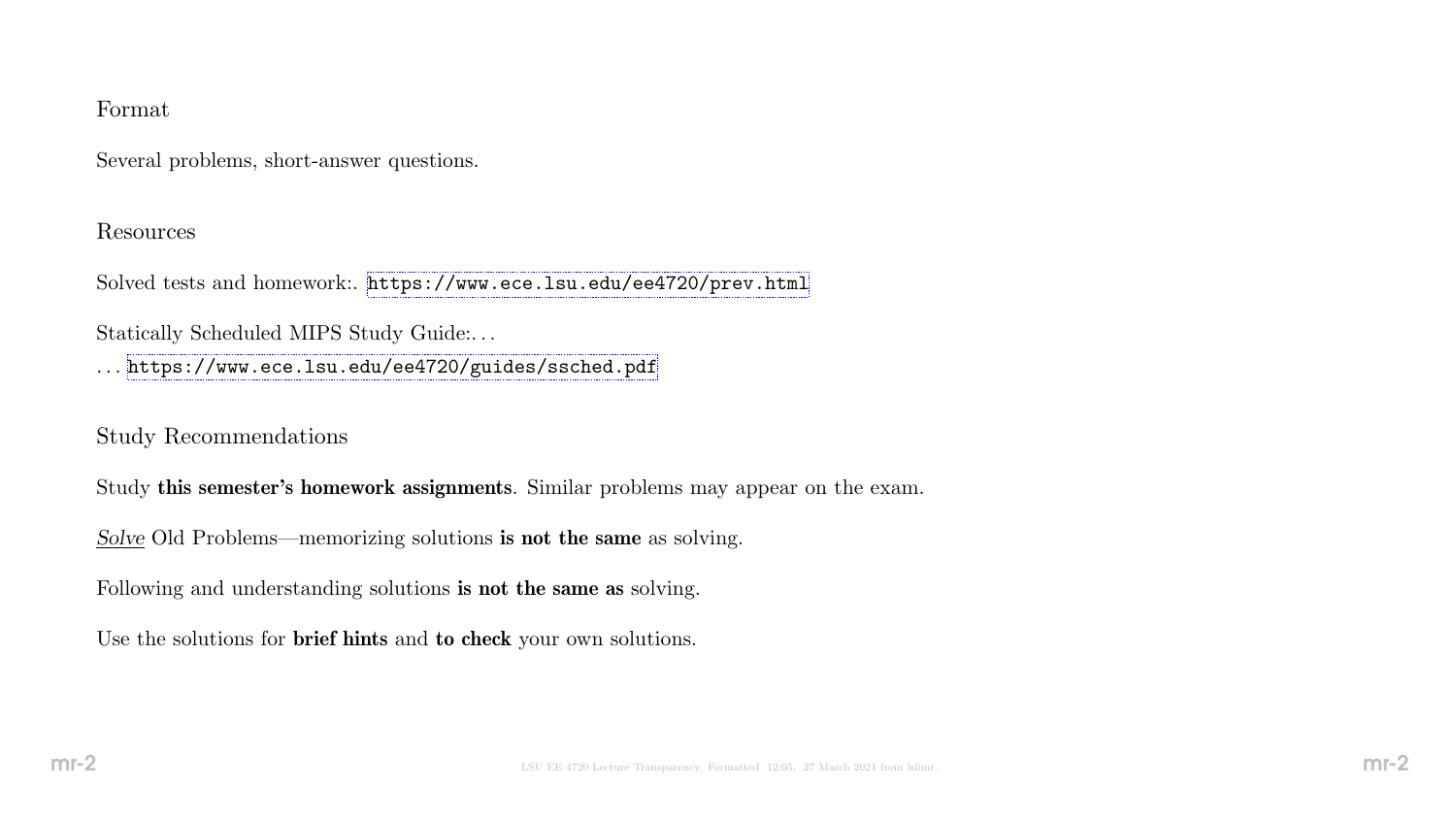# Emphasis

## MIPS Programming and Instruction Use

Should be able to write MIPS programs.

Should be able to easily understand MIPS programs.

Should be able to use other ISAs' instructions in examples.

Not required to memorize instruction names, except for common MIPS instructions.

### MIPS Implementation

Implementation Diagrams and Pipeline Execution Diagrams

They are a team, so study them together.

ISA Families

MIPS v. SPARC v. ARM A64 v. RISC-V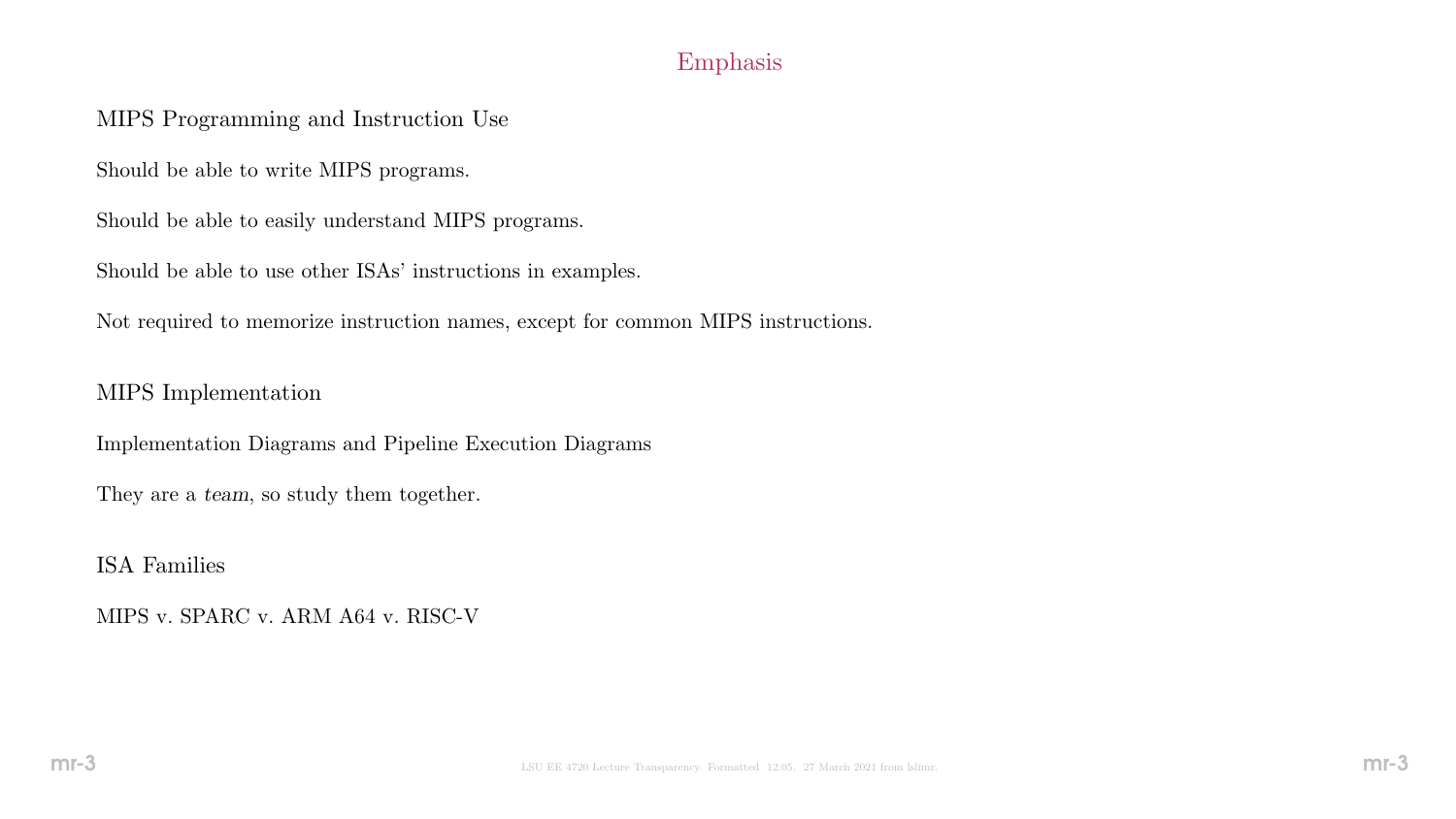# Topics

ISA v. Implementation.

See Lecture Slides 1—https://www.ece.lsu.edu/ee4720/2021/lsli01.pdf

Why separating ISA from implementation is important.

Why it's hard to design an ISA without bias towards first implementation.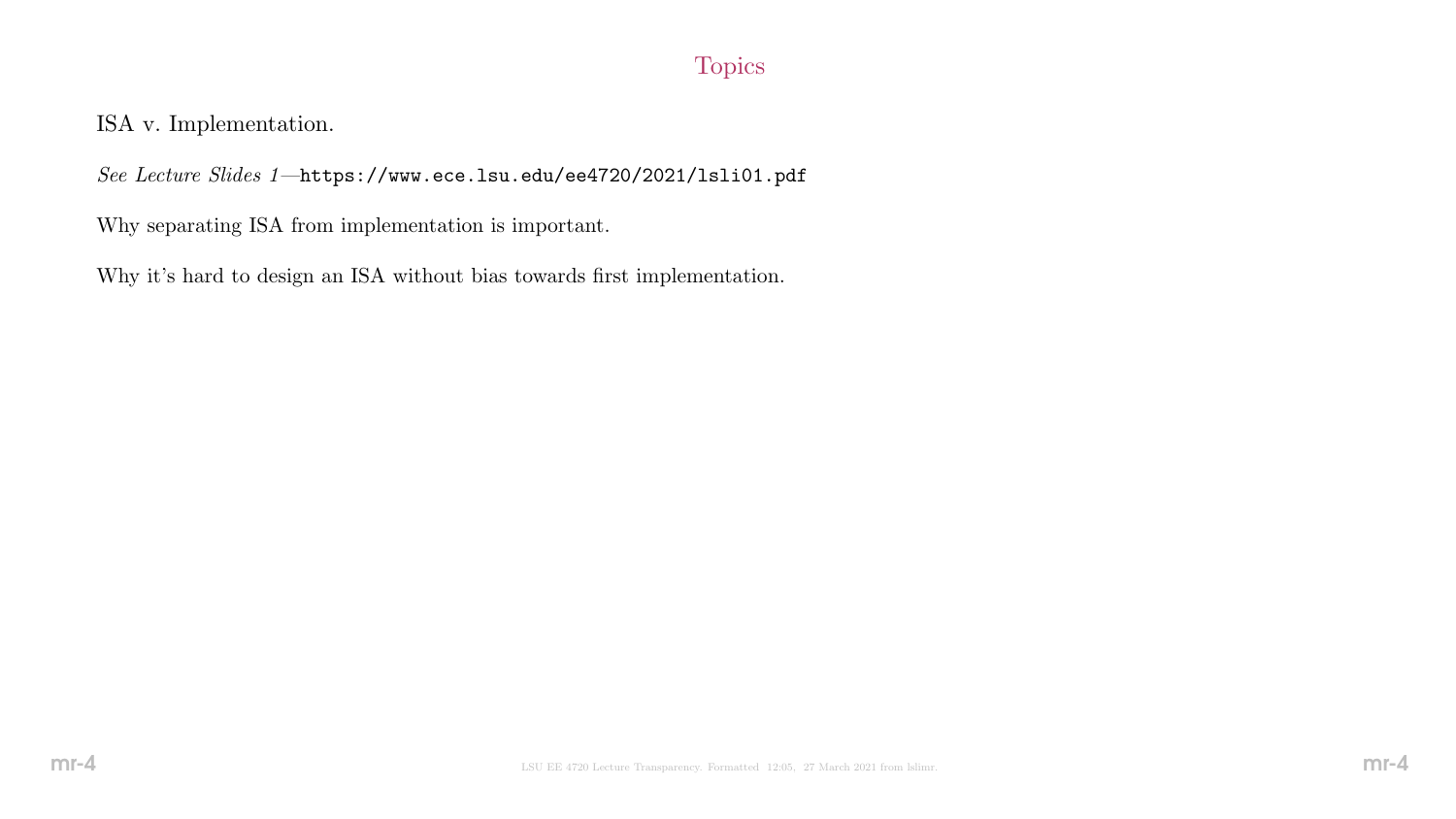# MIPS ISA

See MIPS Overview—https://www.ece.lsu.edu/ee4720/2021/lmips.s.html

Write and read programs.

Understand how instructions are coded.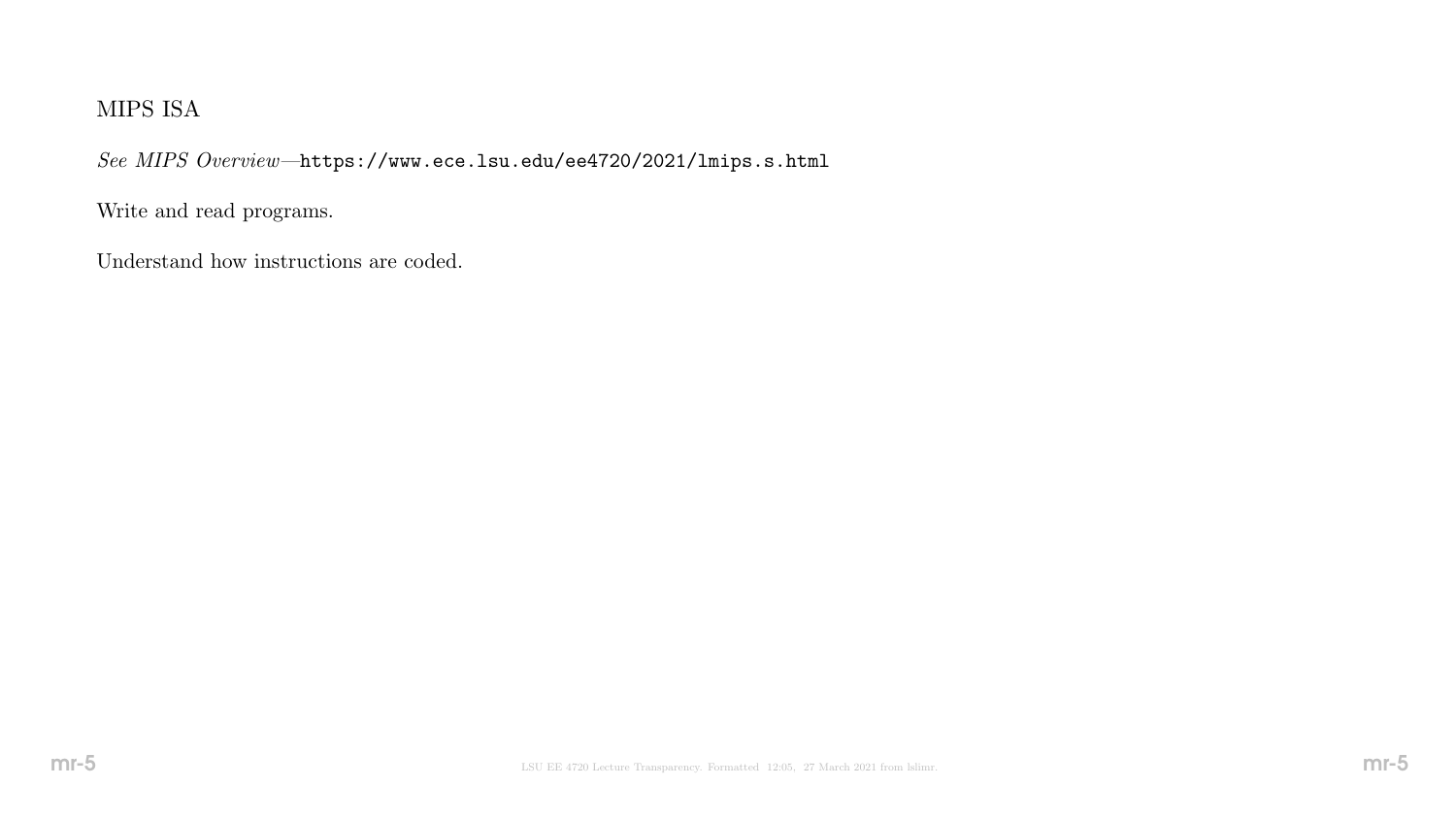### Statically Scheduled MIPS Implementations

See Lecture Slides 6—https://www.ece.lsu.edu/ee4720/2021/lsli06.pdf and Statically Scheduled Study Guide-<https://www.ece.lsu.edu/ee4720/guides/ssched.pdf>

#### Unpipelined Implementation

Understand relationship between insn format and connections to register file, etc.

Pipelined Implementation Versions

Basic (no bypassing).

ALU bypassing, branch in ID.

Many variations covered in class and in assignments.

### Terminology

Dependency Definitions

### Hazard Definitions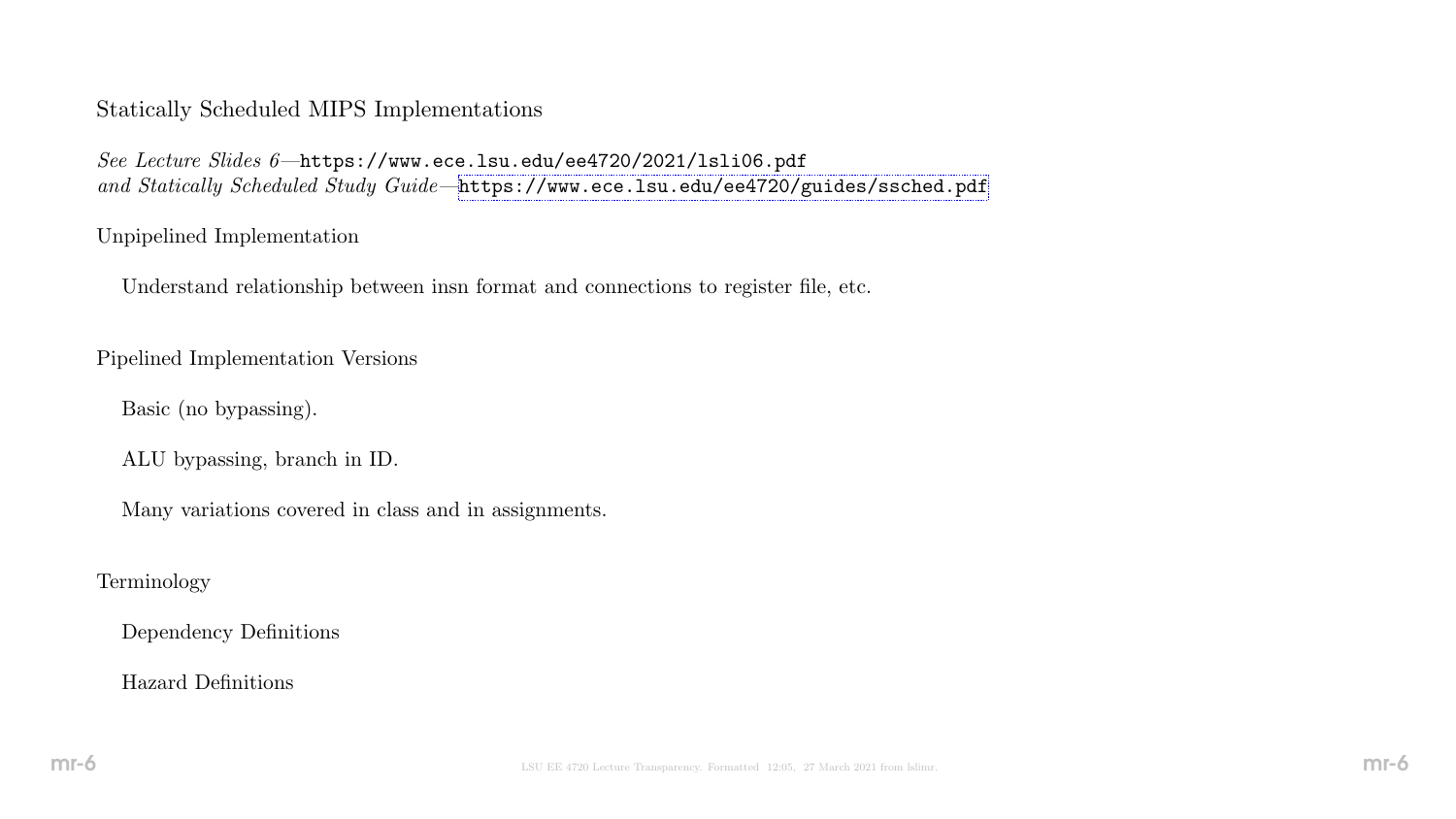### MIPS Implementation Skills

For a Given Pipelined Implementation

Show pipeline execution diagrams.

Show register contents at any cycle.

Design control logic.

Determine CPI.

Add bypass paths.

Add functional units.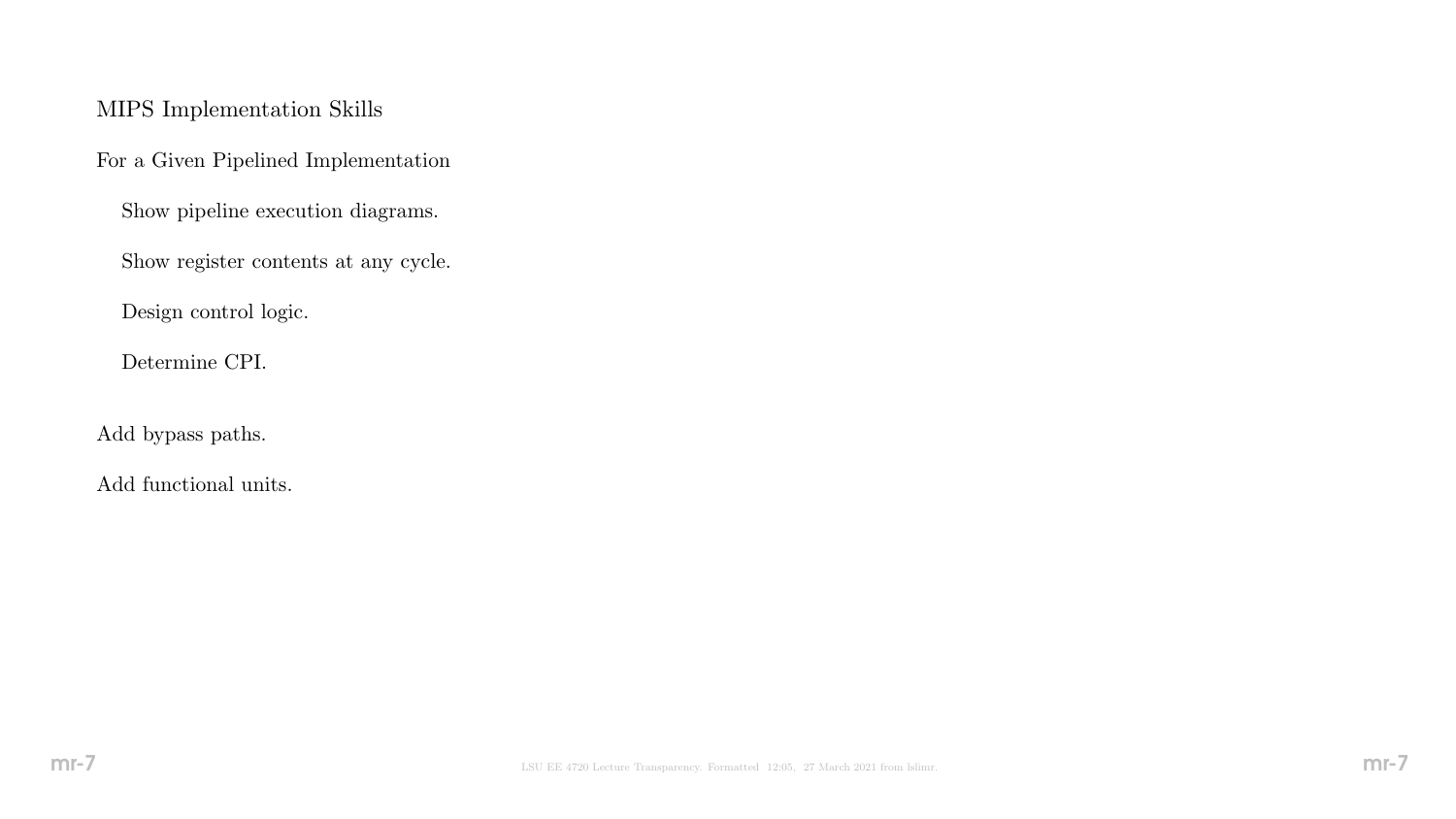# ISA Families

## ISA Families: RISC, CISC, VLIW

See ISA Families Overview—https://www.ece.lsu.edu/ee4720/2021/lrisc.s.html

Key distinguishing features and their rationale.

RISC: Goal: Easy pipelining, simple (relatively) implementation.

Fixed-length instructions, balanced work, aligned memory access.

CISC: Goal: Powerful instructions, compact code size.

Flexible operand types, multiple-activity instructions.

VLIW: Goal: Easy superscalar implementation.

Bundled instructions, dependence information.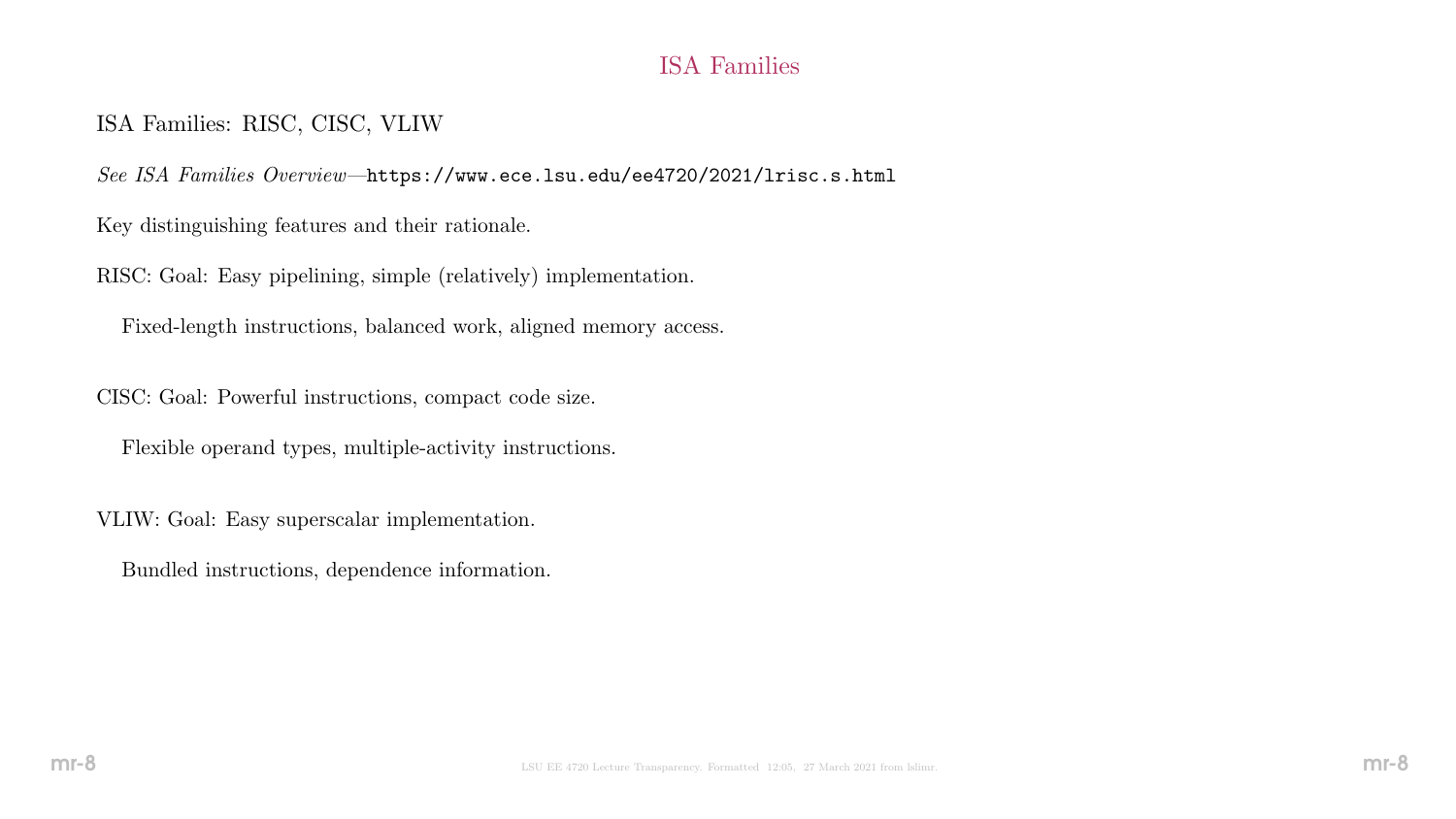# RISC to RISC Differences: MIPS v. SPARC v. RISC-V v. ARM A64

See ISA Families Overview—https://www.ece.lsu.edu/ee4720/2021/lrisc.s.html

Opcode fields (and their extensions).

Immediate operands, immediate sizes.

Integer branches.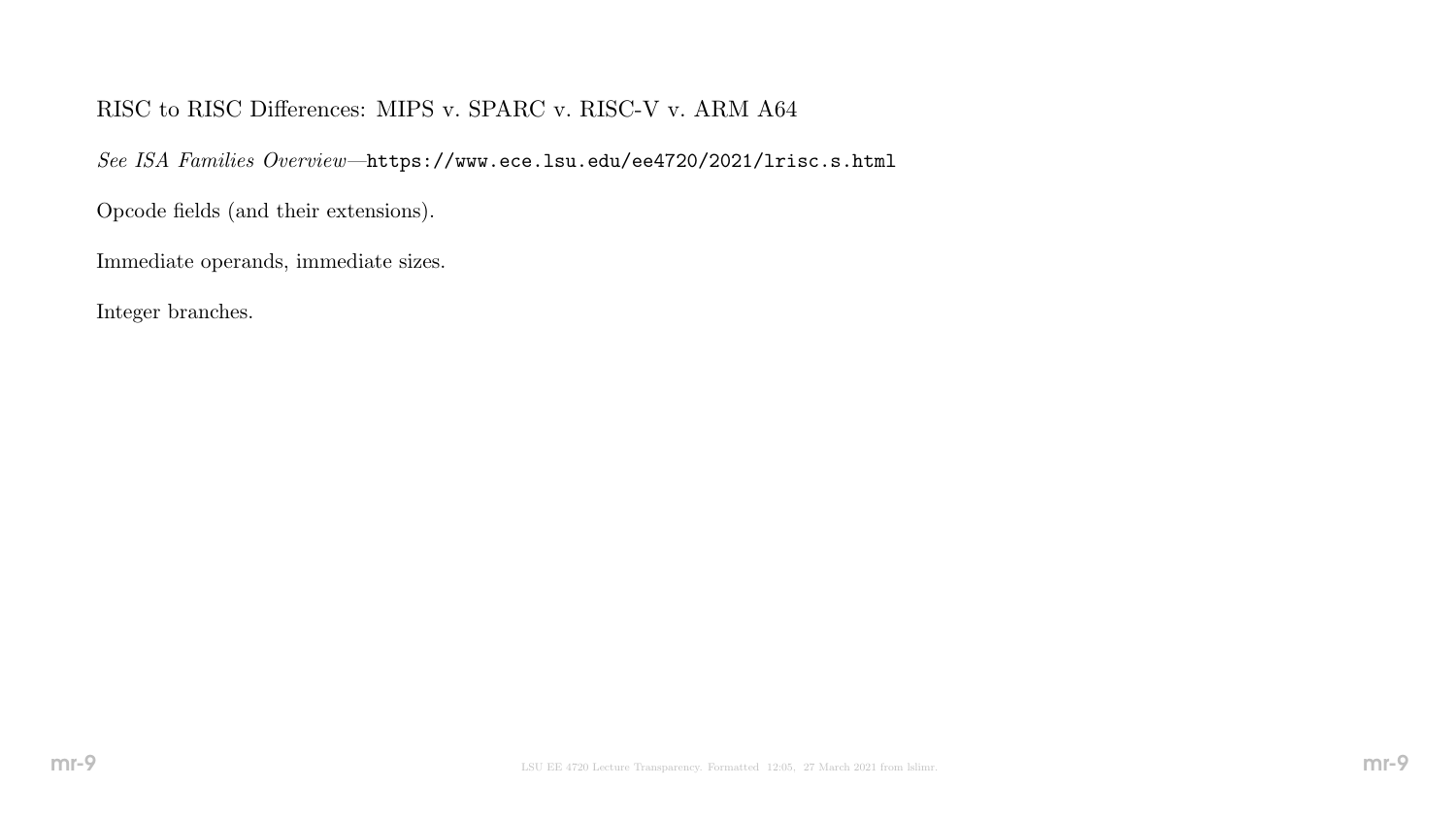## CISC ISA Features

Goal: Powerful Instructions

Powerful: Many memory addressing modes.

Powerful: Many immediate sizes.

Powerful: Few limits on where addressing modes can be used.